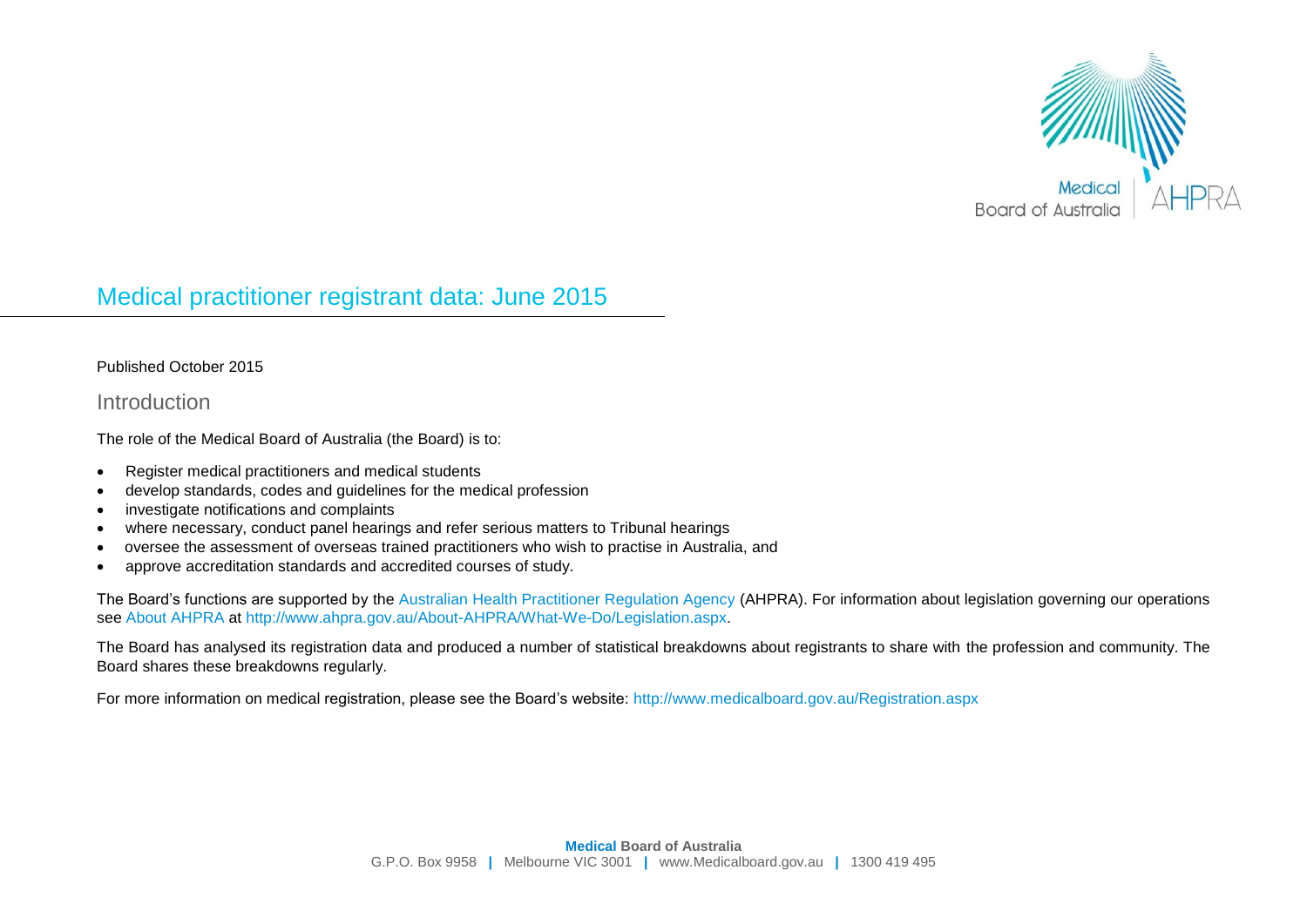# Contents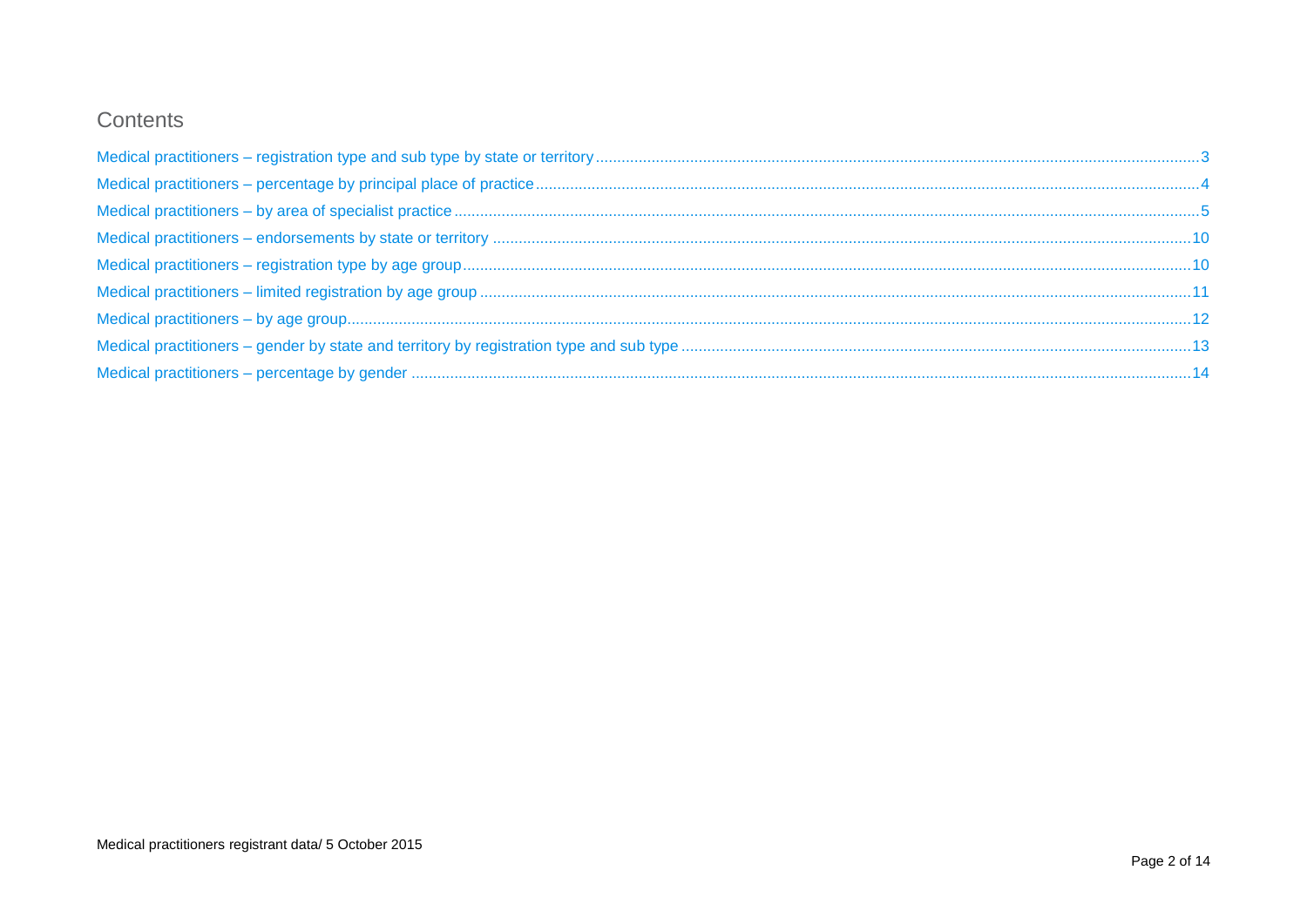## <span id="page-2-0"></span>**Medical practitioners – registration type and sub type by state or territory**

| <b>Medical practitioners</b>                       |                                                 |            |            |           |                 |           | <b>Principal place of practice</b> |            |                |         |                |
|----------------------------------------------------|-------------------------------------------------|------------|------------|-----------|-----------------|-----------|------------------------------------|------------|----------------|---------|----------------|
| <b>Registration type</b>                           | <b>Registration sub type</b>                    | <b>ACT</b> | <b>NSW</b> | <b>NT</b> | QLD             | <b>SA</b> | <b>TAS</b>                         | <b>VIC</b> | WA             | No PPP  | <b>Total</b>   |
| General                                            |                                                 | 730        | 11,109     | 473       | 6,953           | 2,476     | 636                                | 8,123      | 3,490          | 777     | 34,767         |
| General (Teaching and Assessing)                   |                                                 | 1          | 12         |           | 10              | 5         |                                    | 8          | 4              |         | 40             |
| <b>General and Specialist</b>                      |                                                 | 890        | 16,204     | 375       | 8,988           | 3,942     | 1,098                              | 12,716     | 4,302          | 684     | 49,199         |
| General (Teaching and Assessing)<br>and Specialist |                                                 |            | 1          |           |                 |           |                                    | 1          |                |         | $\overline{2}$ |
| Specialist                                         |                                                 | 152        | 1,891      | 114       | 2,057           | 546       | 211                                | 1,665      | 1,243          | 431     | 8,310          |
| Provisional                                        |                                                 | 112        | 1,360      | 63        | 1,114           | 332       | 105                                | 1,061      | 516            | 34      | 4,697          |
|                                                    | Area of need                                    | 18         | 119        | 58        | 224             | 88        | 53                                 | 397        | 301            | 3       | 1,261          |
| Limited                                            | Postgraduate training or<br>supervised practice | 37         | 797        | 12        | 319             | 207       | 48                                 | 555        | 168            | 19      | 2,162          |
|                                                    | Public interest                                 | 1          | 1          | 2         |                 |           |                                    | 1          |                | 1       | 6              |
|                                                    | Teaching or research                            |            | 8          | 1         | $5\overline{)}$ | 3         |                                    | 4          | $\overline{5}$ |         | 26             |
| Non-practising                                     |                                                 | 36         | 681        | 3         | 249             | 118       | 52                                 | 498        | 217            | 809     | 2,663          |
| <b>Total</b>                                       | 1,977                                           | 32,183     | 1,101      | 19,919    | 7,717           | 2,203     | 25,029                             | 10,246     | 2,758          | 103,133 |                |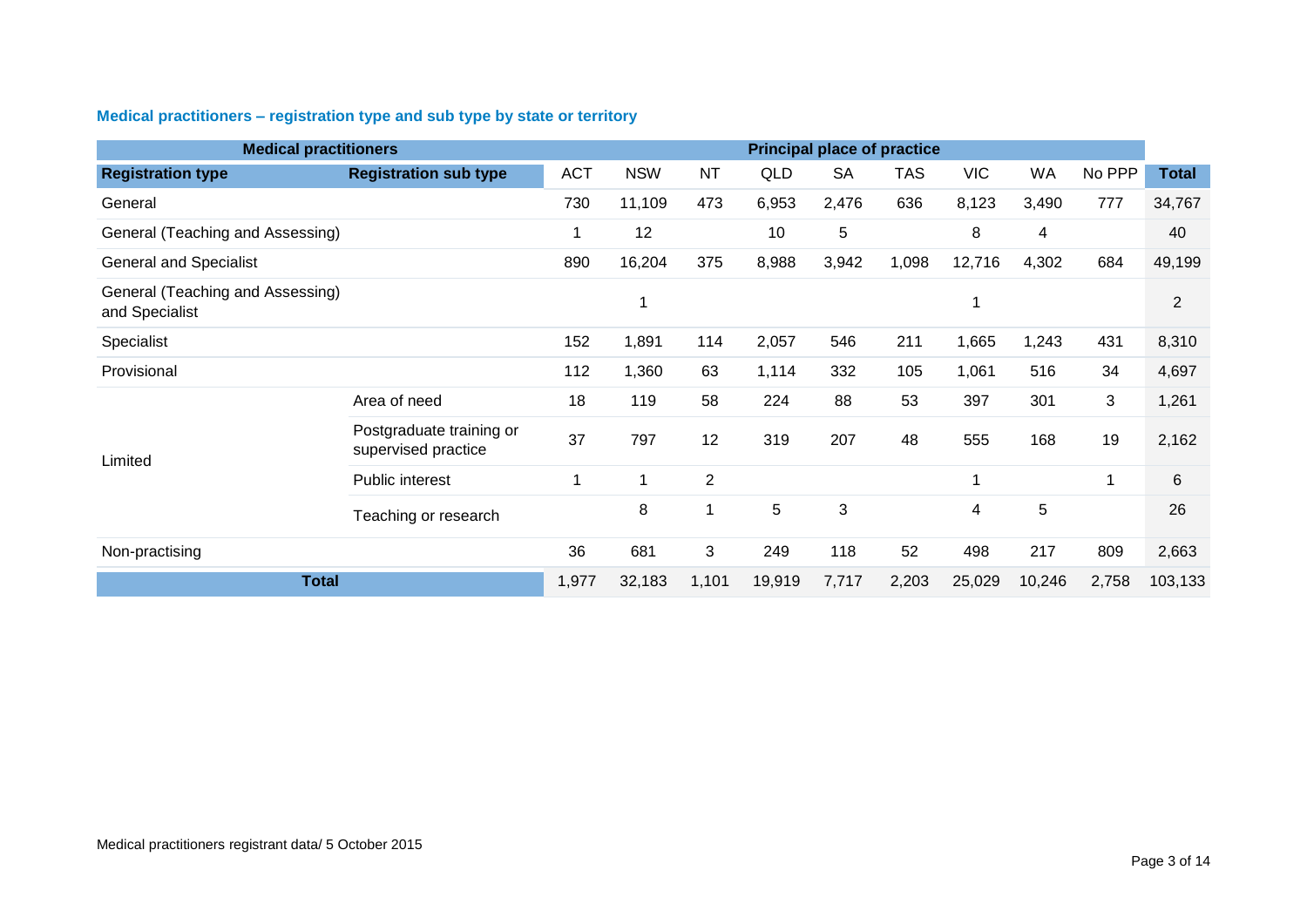#### <span id="page-3-0"></span>**Medical practitioners – percentage by principal place of practice**



● ACT ● NSW ● NT ● QLD ● SA ● TAS ● VIC ● WA ● No PPP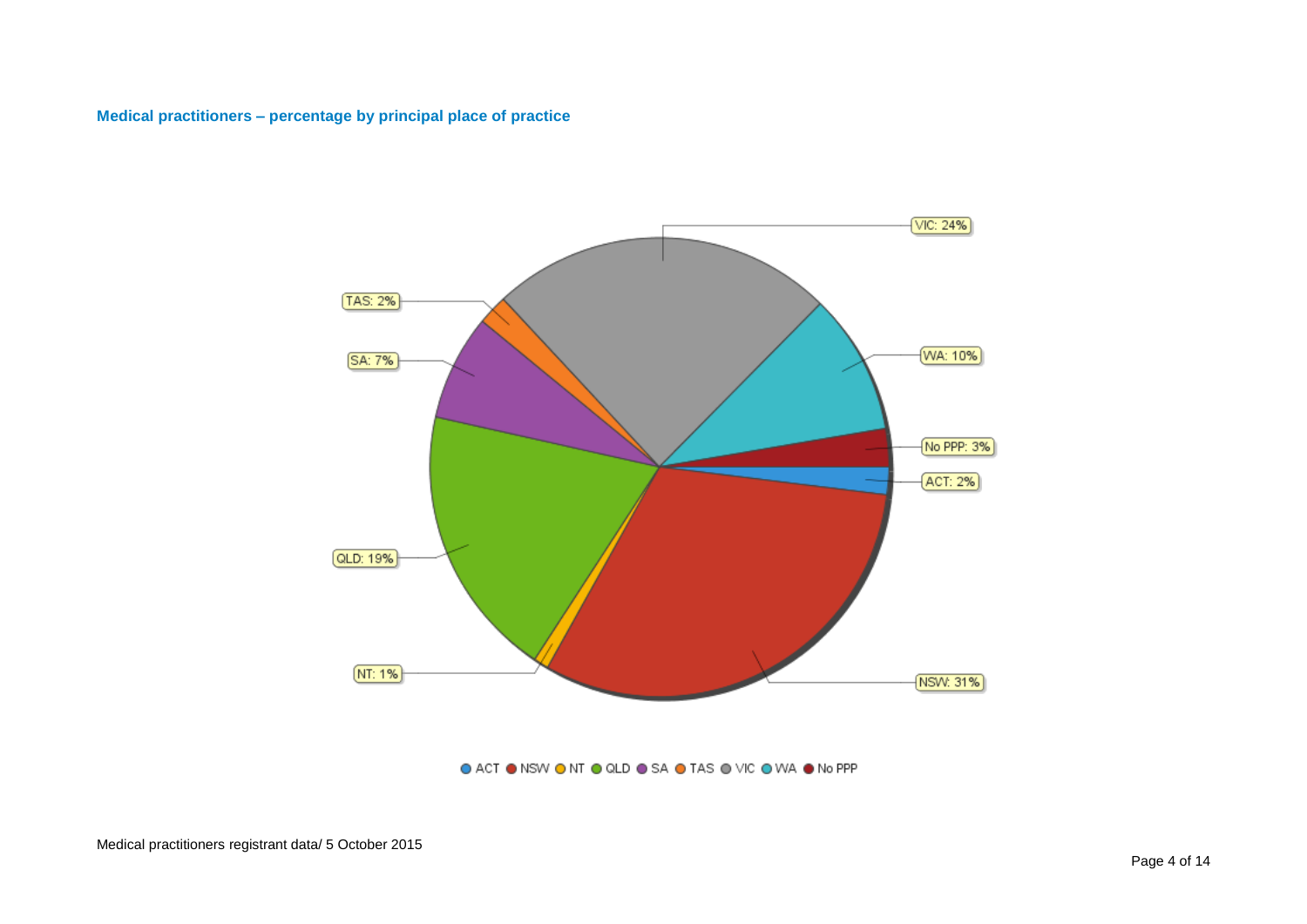## <span id="page-4-0"></span>**Medical practitioners – by area of specialist practice**

| <b>Medical practitioners</b><br><b>Principal place of practice</b> |                                               |             |            |                |                |           |                |                |                |                |                |
|--------------------------------------------------------------------|-----------------------------------------------|-------------|------------|----------------|----------------|-----------|----------------|----------------|----------------|----------------|----------------|
| <b>Specialty name</b>                                              | <b>Field of specialty practice</b>            | <b>ACT</b>  | <b>NSW</b> | <b>NT</b>      | QLD            | <b>SA</b> | <b>TAS</b>     | <b>VIC</b>     | <b>WA</b>      | No PPP         | <b>Total</b>   |
| Addiction medicine                                                 |                                               | 3           | 66         | $\mathbf{1}$   | 25             | 15        | 8              | 31             | 13             | 5              | 167            |
| Anaesthesia                                                        |                                               | 74          | 1,392      | 36             | 911            | 361       | 116            | 1,103          | 494            | 140            | 4,627          |
| Dermatology                                                        |                                               | 6           | 188        | $\mathbf{1}$   | 83             | 41        | $\overline{7}$ | 131            | 44             | 6              | 507            |
| Emergency medicine                                                 |                                               | 35          | 405        | 31             | 378            | 104       | 46             | 419            | 206            | 63             | 1,687          |
| General practice                                                   |                                               | 410         | 7,496      | 233            | 4,956          | 1,893     | 625            | 5,718          | 2,431          | 231            | 23,993         |
| Intensive care medicine                                            | Paediatric intensive care<br>medicine         |             |            |                |                |           |                | $\overline{2}$ |                |                | $\overline{2}$ |
|                                                                    | No sub-specialty declared                     | 20          | 245        | 8              | 170            | 67        | 15             | 179            | 75             | 34             | 813            |
| Sub Total                                                          |                                               | 20          | 245        | 8              | 170            | 67        | 15             | 181            | 75             | 34             | 815            |
| Medical administration                                             |                                               | 14          | 105        | $\overline{7}$ | 81             | 16        | 3              | 70             | 30             | 8              | 334            |
|                                                                    | Gynaecological oncology                       |             | 15         |                | 9              | 4         | 1              | 12             | $\overline{2}$ |                | 43             |
|                                                                    | Maternal-fetal medicine                       |             | 13         | 1              | 8              | 3         |                | 9              | 5              | 1              | 40             |
| Obstetrics and gynaecology                                         | Obstetrics and gynaecological<br>ultrasound   |             | 13         | 1              | 5              | 3         |                | 50             | 3              | $\overline{2}$ | 77             |
|                                                                    | Reproductive endocrinology<br>and infertility |             | 27         |                | $\mathbf{3}$   | 6         | 1              | 14             | $\overline{2}$ |                | 53             |
|                                                                    | Urogynaecology                                | $\mathbf 1$ | 10         |                | $\overline{7}$ | 1         |                | $\overline{7}$ | 4              |                | 30             |
|                                                                    | No sub-specialty declared                     | 29          | 479        | 13             | 339            | 124       | 39             | 411            | 147            | 47             | 1,628          |
| Sub Total                                                          |                                               | 30          | 557        | 15             | 371            | 141       | 41             | 503            | 163            | 50             | 1,871          |
| Occupational and<br>environmental medicine                         |                                               | 14          | 89         | $\mathbf{1}$   | 42             | 32        | $\overline{7}$ | 65             | 42             | 10             | 302            |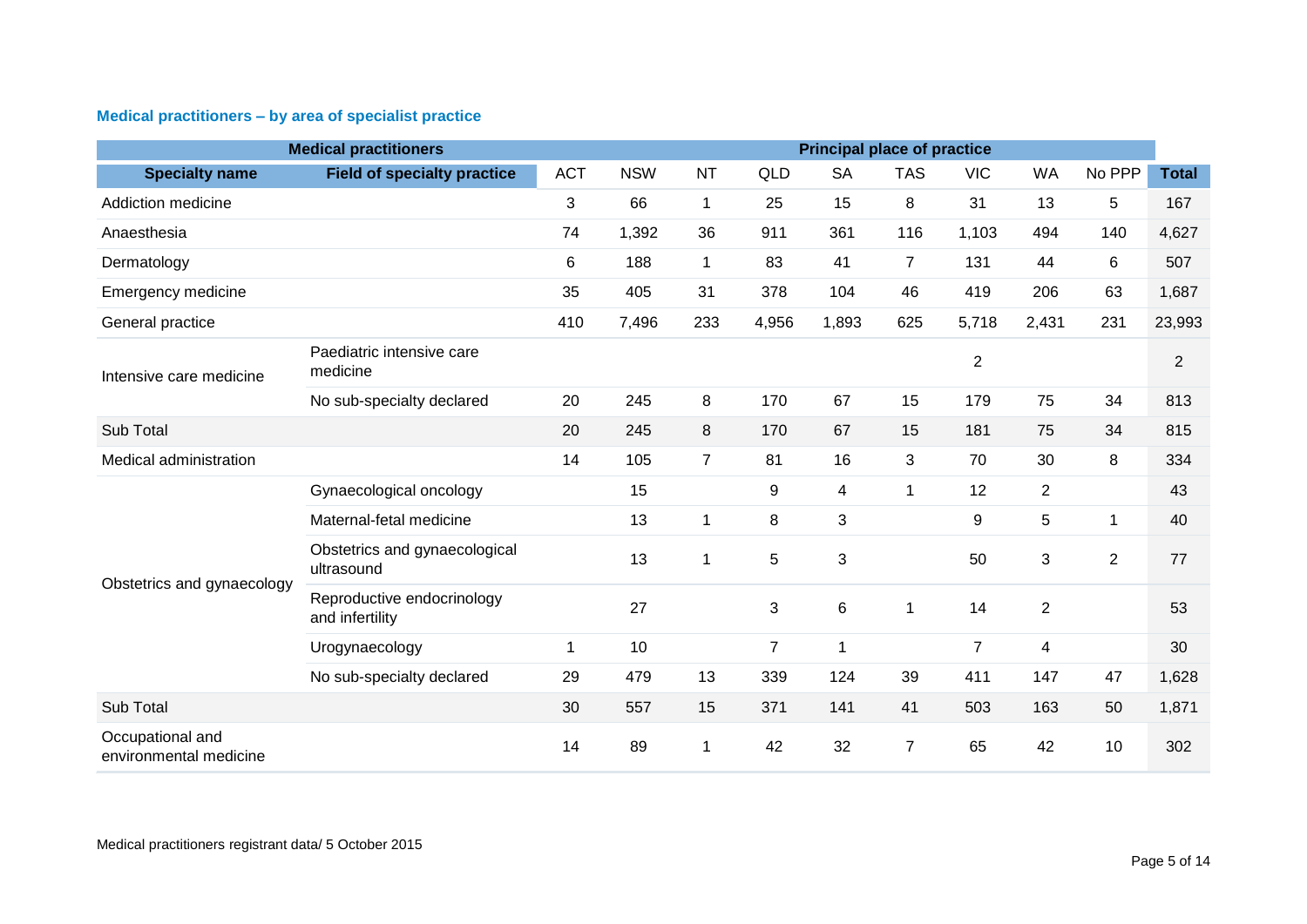|                              | <b>Medical practitioners</b>                  |            |                |              |                |                | <b>Principal place of practice</b> |                  |                |                |                |
|------------------------------|-----------------------------------------------|------------|----------------|--------------|----------------|----------------|------------------------------------|------------------|----------------|----------------|----------------|
| <b>Specialty name</b>        | <b>Field of specialty practice</b>            | <b>ACT</b> | <b>NSW</b>     | <b>NT</b>    | <b>QLD</b>     | <b>SA</b>      | <b>TAS</b>                         | <b>VIC</b>       | <b>WA</b>      | No PPP         | <b>Total</b>   |
| Ophthalmology                |                                               | 14         | 364            | 5            | 161            | 70             | 19                                 | 240              | 80             | 14             | 967            |
|                              | Clinical genetics                             |            | 16             |              | $\mathbf{3}$   |                |                                    | 5                | $\mathbf 1$    |                | 25             |
|                              | Community child health                        | 1          | 18             |              | 11             | $\overline{c}$ |                                    | $\boldsymbol{9}$ | $\mathbf{1}$   | $\mathbf 1$    | 43             |
|                              | General paediatrics                           | 27         | 599            | 22           | 321            | 125            | 29                                 | 449              | 176            | 37             | 1,785          |
|                              | Neonatal and perinatal<br>medicine            | 5          | 46             | $\mathbf{1}$ | 28             | 11             | 3                                  | 41               | 24             | 5              | 164            |
|                              | Paediatric cardiology                         |            | 6              | $\mathbf{1}$ | $\overline{7}$ |                |                                    | 9                | 5              | 3              | 31             |
|                              | Paediatric clinical pharmacology              |            | $\mathbf 1$    |              |                |                |                                    |                  |                |                | $\mathbf{1}$   |
| Paediatrics and child health | Paediatric emergency medicine                 |            | 9              |              | 12             | $\overline{5}$ |                                    | $\boldsymbol{9}$ | $\overline{7}$ | $\overline{2}$ | 44             |
|                              | Paediatric endocrinology                      |            | 12             |              | $\,6$          | $\overline{2}$ |                                    | 3                | $\overline{2}$ | $\mathbf{1}$   | 26             |
|                              | Paediatric gastroenterology and<br>hepatology |            | $\,6$          |              | $\mathbf{3}$   | $\mathbf 1$    |                                    | 6                | 4              | 3              | 23             |
|                              | Paediatric haematology                        |            | 5              |              | $\overline{2}$ |                |                                    | $\overline{2}$   | $\mathbf{1}$   |                | 10             |
|                              | Paediatric immunology and<br>allergy          | 1          | 5              |              | $\overline{2}$ | 4              |                                    | 4                |                | 1              | 17             |
|                              | Paediatric infectious diseases                |            | 5              | 1            | $\mathbf{3}$   | $\mathbf{1}$   |                                    | 5                |                | 1              | 16             |
|                              | Paediatric intensive care<br>medicine         |            | 4              |              | $\mathbf 1$    |                |                                    |                  |                |                | 5              |
|                              | Paediatric medical oncology                   |            | $\overline{7}$ |              | $\overline{5}$ | $\mathbf{1}$   |                                    | $\boldsymbol{9}$ | $\overline{2}$ | $\mathbf{1}$   | 25             |
|                              | Paediatric nephrology                         |            | 5              |              |                | $\mathbf{1}$   |                                    | $\mathbf{1}$     | $\mathbf{1}$   |                | 8              |
|                              | Paediatric neurology                          |            | 14             |              | $\overline{4}$ | 1              | 1                                  | $\overline{7}$   | $\mathbf{1}$   | $\sqrt{3}$     | 31             |
|                              | Paediatric palliative medicine                |            | $\mathbf{1}$   |              | $\mathbf 1$    |                |                                    |                  |                |                | $\overline{2}$ |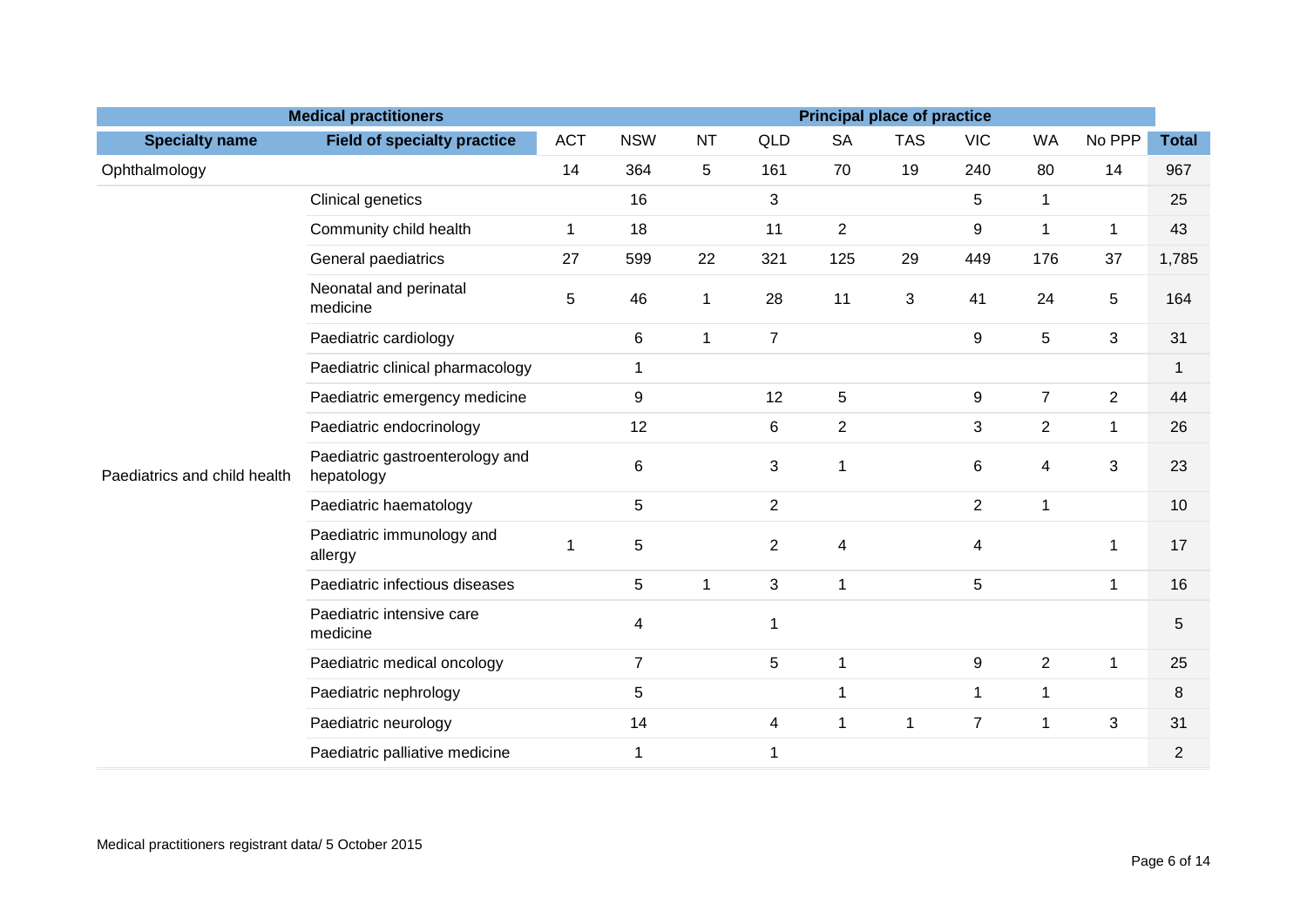| <b>Medical practitioners</b><br><b>Principal place of practice</b> |                                                   |                |            |                          |                |                  |                |            |                |                |              |
|--------------------------------------------------------------------|---------------------------------------------------|----------------|------------|--------------------------|----------------|------------------|----------------|------------|----------------|----------------|--------------|
| <b>Specialty name</b>                                              | <b>Field of specialty practice</b>                | <b>ACT</b>     | <b>NSW</b> | <b>NT</b>                | QLD            | <b>SA</b>        | <b>TAS</b>     | <b>VIC</b> | <b>WA</b>      | No PPP         | <b>Total</b> |
|                                                                    | Paediatric rehabilitation<br>medicine             |                | 5          |                          |                | 1                |                |            |                |                | 6            |
|                                                                    | Paediatric respiratory and sleep<br>medicine      | 1              | 10         |                          | 5              | $\mathbf{1}$     |                | 4          | 4              |                | 25           |
|                                                                    | Paediatric rheumatology                           |                | 3          |                          | $\overline{2}$ | $\mathbf{1}$     |                | 3          | 3              |                | 12           |
|                                                                    | No sub-specialty declared                         | $\mathbf{1}$   | 29         | 4                        | 14             | 12               | 5              | 43         | 22             | 14             | 144          |
| Sub Total                                                          |                                                   | 36             | 806        | 29                       | 430            | 169              | 38             | 609        | 254            | 72             | 2,443        |
| Pain medicine                                                      |                                                   | 3              | 87         |                          | 51             | 29               | 9              | 46         | 30             | $\overline{5}$ | 260          |
| Palliative medicine                                                |                                                   | 6              | 103        | $\overline{\mathcal{A}}$ | 49             | 24               | 13             | 61         | 29             | 8              | 297          |
|                                                                    | Anatomical pathology (including<br>cytopathology) | 18             | 297        | 3                        | 164            | 66               | 18             | 196        | 97             | 13             | 872          |
|                                                                    | Chemical pathology                                | $\overline{2}$ | 27         |                          | 12             | 8                | $\overline{2}$ | 19         | 16             | $\overline{4}$ | 90           |
|                                                                    | Forensic pathology                                |                | 11         | $\mathbf{1}$             | 11             | $\sqrt{5}$       | 3              | 12         | $\mathbf 5$    |                | 48           |
| Pathology                                                          | General pathology                                 | $\overline{2}$ | 59         | $\mathbf{1}$             | 20             | 6                | $\overline{4}$ | 23         | $\overline{7}$ | 3              | 125          |
|                                                                    | Haematology                                       | 12             | 165        | $\overline{2}$           | 87             | 39               | 12             | 127        | 37             | 6              | 487          |
|                                                                    | Immunology                                        | 6              | 48         |                          | 12             | 12               | $\mathbf 1$    | 21         | 17             |                | 117          |
|                                                                    | Microbiology                                      | 6              | 82         | $\mathbf{1}$             | 37             | 14               | $\overline{4}$ | 41         | 34             | 3              | 222          |
|                                                                    | No sub-specialty declared                         | 3              | 17         |                          | 8              | 3                | 1              | 4          | 9              | 3              | 48           |
| Sub Total                                                          |                                                   | 49             | 706        | 8                        | 351            | 153              | 45             | 443        | 222            | 32             | 2,009        |
|                                                                    | Cardiology                                        | 21             | 403        | 6                        | 246            | 113              | 18             | 328        | 81             | 35             | 1,251        |
| Physician                                                          | Clinical genetics                                 |                | 33         |                          | $\overline{7}$ | 8                |                | 18         | 5              |                | 71           |
|                                                                    | Clinical pharmacology                             |                | 14         |                          | 10             | $\boldsymbol{9}$ |                | 12         | 5              | 3              | 53           |
|                                                                    | Endocrinology                                     | 11             | 208        | $\overline{7}$           | 118            | 35               | 11             | 192        | 46             | 3              | 631          |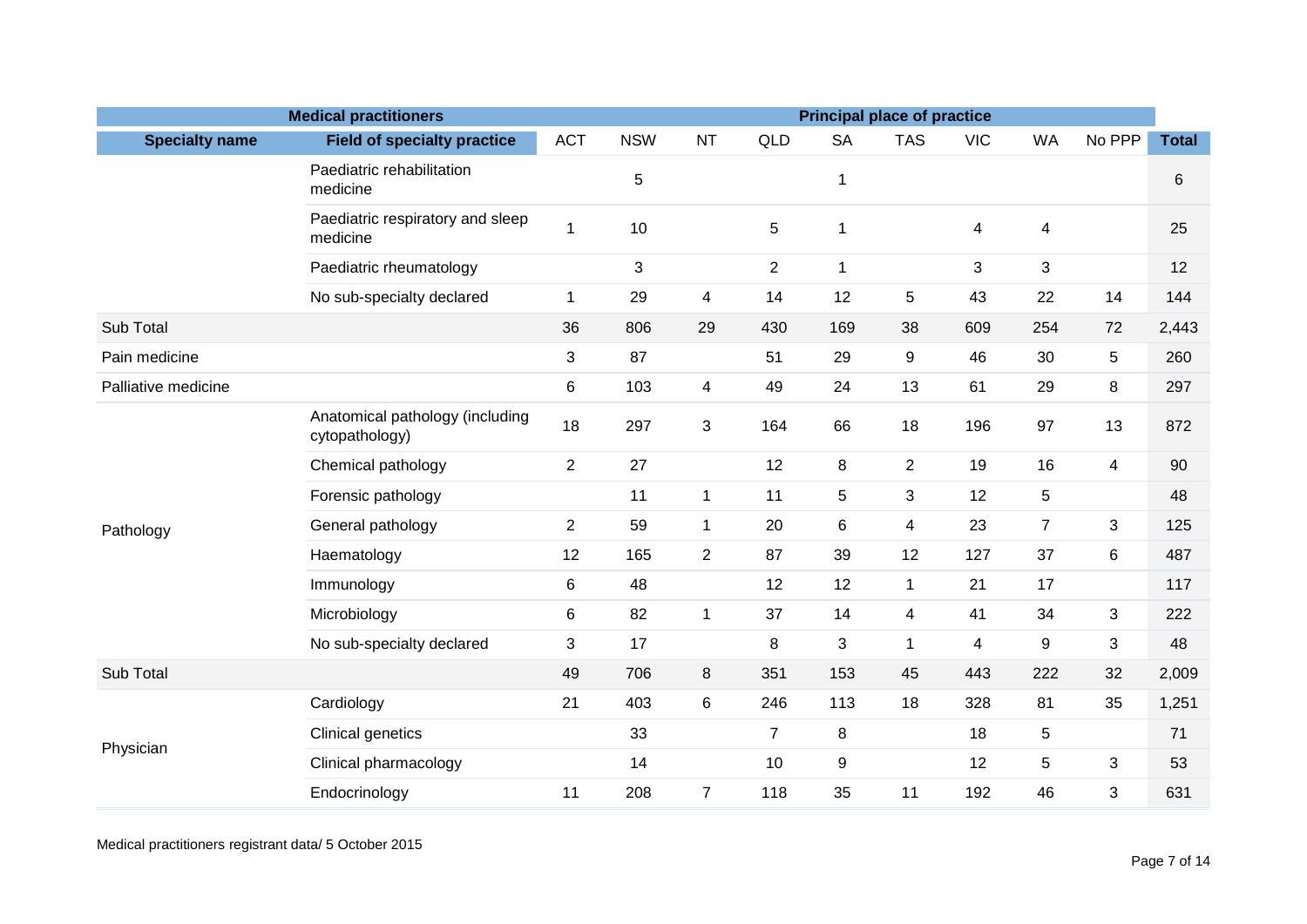| <b>Medical practitioners</b><br><b>Principal place of practice</b> |                                    |                |             |                |       |                         |                |            |           |                |              |
|--------------------------------------------------------------------|------------------------------------|----------------|-------------|----------------|-------|-------------------------|----------------|------------|-----------|----------------|--------------|
| <b>Specialty name</b>                                              | <b>Field of specialty practice</b> | <b>ACT</b>     | <b>NSW</b>  | <b>NT</b>      | QLD   | <b>SA</b>               | <b>TAS</b>     | <b>VIC</b> | <b>WA</b> | No PPP         | <b>Total</b> |
|                                                                    | Gastroenterology and<br>hepatology | 22             | 248         | $\mathfrak{S}$ | 141   | 66                      | 14             | 226        | 65        | 17             | 802          |
|                                                                    | General medicine                   | 31             | 403         | 14             | 340   | 242                     | 35             | 532        | 131       | 44             | 1,772        |
|                                                                    | Geriatric medicine                 | 8              | 204         | $\overline{2}$ | 80    | 50                      | 10             | 181        | 67        | $\overline{7}$ | 609          |
|                                                                    | Haematology                        | 10             | 168         | $\overline{2}$ | 89    | 37                      | 11             | 145        | 34        | 11             | 507          |
|                                                                    | Immunology and allergy             | $\overline{7}$ | 61          | $\overline{2}$ | 15    | 13                      | $\mathbf{1}$   | 30         | 22        | 3              | 154          |
|                                                                    | Infectious diseases                | 8              | 95          | 11             | 52    | 24                      | 8              | 147        | 31        | 13             | 389          |
|                                                                    | Medical oncology                   | 10             | 168         | $\overline{2}$ | 94    | 43                      | 10             | 212        | 39        | 6              | 584          |
|                                                                    | Nephrology                         | 11             | 163         | 10             | 78    | 27                      | 10             | 154        | 38        | 16             | 507          |
|                                                                    | Neurology                          | 9              | 202         | $\mathbf{1}$   | 68    | 35                      | 6              | 171        | 43        | 11             | 546          |
|                                                                    | Nuclear medicine                   | 9              | 100         |                | 34    | 26                      | 6              | 59         | 20        | 3              | 257          |
|                                                                    | Respiratory and sleep medicine     | $9\,$          | 196         | 5              | 122   | 55                      | 13             | 163        | 60        | 9              | 632          |
|                                                                    | Rheumatology                       | 8              | 111         | $\mathbf{1}$   | 46    | 37                      | $\overline{7}$ | 101        | 30        | 8              | 349          |
|                                                                    | No sub-specialty declared          | 6              | 137         | 3              | 28    | $\overline{7}$          | 9              | 46         | 61        | 14             | 311          |
| Sub Total                                                          |                                    | 180            | 2,914       | 69             | 1,568 | 827                     | 169            | 2,717      | 778       | 203            | 9,425        |
| Psychiatry                                                         |                                    | 55             | 1,034       | 14             | 642   | 288                     | 64             | 967        | 298       | 70             | 3,432        |
| Public health medicine                                             |                                    | 28             | 134         | 22             | 76    | 29                      | 11             | 77         | 42        | 13             | 432          |
| <b>Radiation Oncology</b>                                          |                                    | 12             | 126         | $\overline{2}$ | 68    | 21                      | 8              | 100        | 21        | 8              | 366          |
| Radiology                                                          | Diagnostic radiology               | 40             | 582         | $\overline{2}$ | 366   | 158                     | 39             | 469        | 203       | 92             | 1,951        |
|                                                                    | Diagnostic ultrasound              |                | $\mathbf 1$ |                |       |                         |                | 3          |           |                | 4            |
|                                                                    | Nuclear medicine                   | 6              | 39          |                | 51    | 11                      | $\overline{4}$ | 65         | 9         | $\overline{2}$ | 187          |
|                                                                    | No sub-specialty declared          | 5              | 42          | $\mathbf{1}$   | 12    | $\overline{\mathbf{4}}$ | 3              | 36         | 22        | 13             | 138          |
| Sub Total                                                          |                                    | 51             | 664         | 3              | 429   | 173                     | 46             | 573        | 234       | 107            | 2,280        |

Medical practitioners registrant data/ 5 October 2015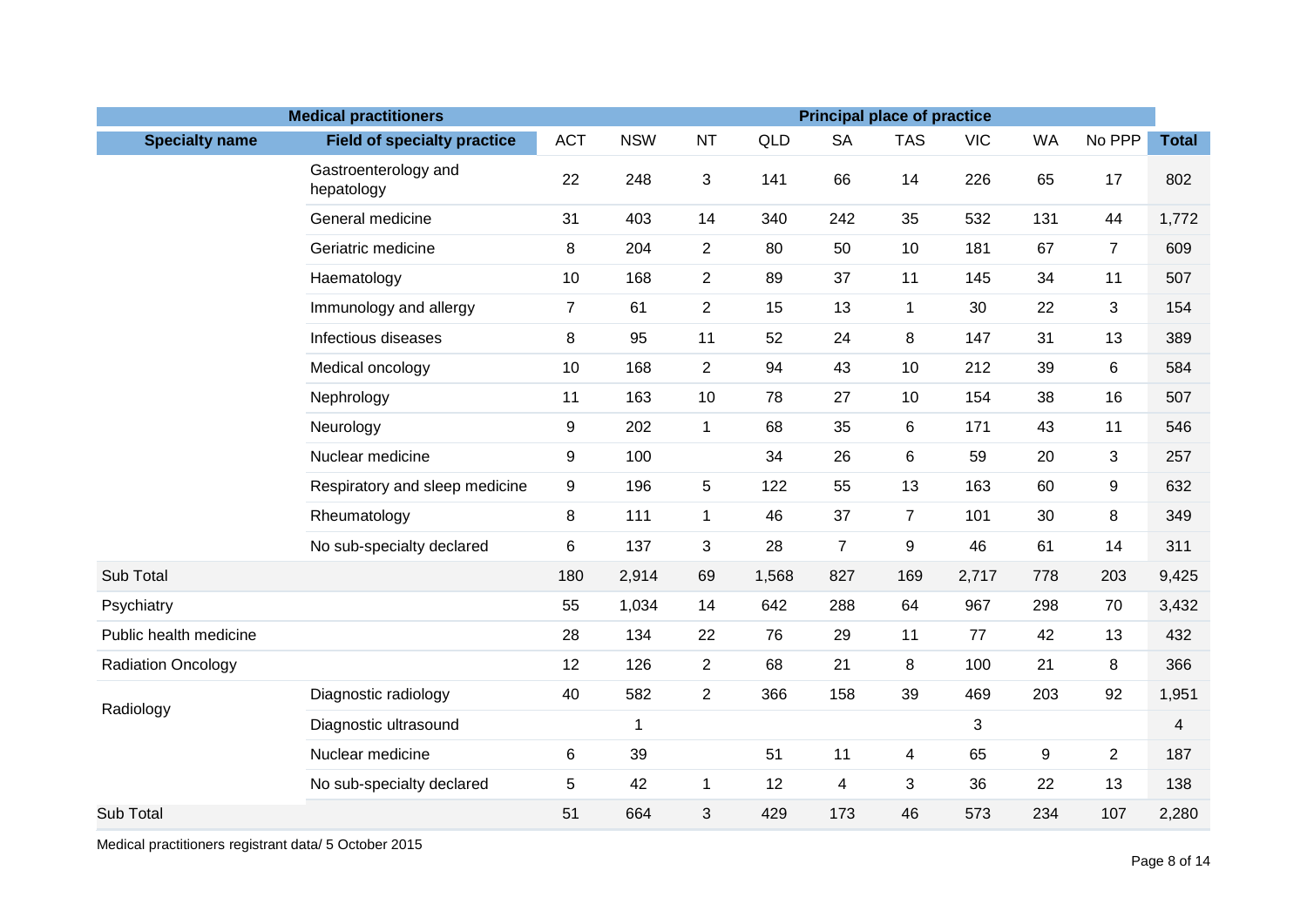|                             | <b>Medical practitioners</b>              |                |            |                |            |           |                | <b>Principal place of practice</b> |           |                |              |  |  |  |
|-----------------------------|-------------------------------------------|----------------|------------|----------------|------------|-----------|----------------|------------------------------------|-----------|----------------|--------------|--|--|--|
| <b>Specialty name</b>       | <b>Field of specialty practice</b>        | <b>ACT</b>     | <b>NSW</b> | <b>NT</b>      | <b>QLD</b> | <b>SA</b> | <b>TAS</b>     | <b>VIC</b>                         | <b>WA</b> | No PPP         | <b>Total</b> |  |  |  |
| Rehabilitation medicine     |                                           | 6              | 219        | 3              | 59         | 36        | 5              | 124                                | 15        | 6              | 473          |  |  |  |
| Sexual health medicine      |                                           | 5              | 55         |                | 17         | 8         | $\mathbf{1}$   | 25                                 | 6         | $\mathbf{1}$   | 118          |  |  |  |
| Sport and exercise medicine |                                           | 10             | 41         | 1              | 12         | 4         | $\overline{2}$ | 39                                 | 10        |                | 119          |  |  |  |
|                             | Cardio-thoracic surgery                   | 6              | 56         |                | 42         | 12        | 5              | 64                                 | 14        | 6              | 205          |  |  |  |
|                             | General surgery                           | 23             | 639        | 17             | 351        | 162       | 35             | 526                                | 144       | 39             | 1,936        |  |  |  |
|                             | Neurosurgery                              | $\overline{7}$ | 79         |                | 42         | 16        | 6              | 67                                 | 20        | 1              | 238          |  |  |  |
|                             | Oral and maxillofacial surgery            | 4              | 24         | $\overline{2}$ | 30         | 11        | $\overline{2}$ | 29                                 | 9         | 3              | 114          |  |  |  |
|                             | Orthopaedic surgery                       | 27             | 427        | 8              | 277        | 117       | 23             | 301                                | 133       | 29             | 1,342        |  |  |  |
| Surgery                     | Otolaryngology - head and neck<br>surgery | 9              | 160        | 3              | 88         | 44        | 9              | 115                                | 46        | 12             | 486          |  |  |  |
|                             | Paediatric surgery                        | 4              | 36         |                | 14         | 8         | $\overline{2}$ | 28                                 | 8         | 4              | 104          |  |  |  |
|                             | Plastic surgery                           | 6              | 126        | 3              | 67         | 40        | 12             | 138                                | 48        | 4              | 444          |  |  |  |
|                             | Urology                                   | 5              | 128        | 1              | 86         | 30        | 10             | 112                                | 39        | $\overline{7}$ | 418          |  |  |  |
|                             | Vascular surgery                          | 3              | 73         |                | 41         | 16        | 6              | 63                                 | 17        | 3              | 222          |  |  |  |
|                             | No sub-specialty declared                 |                | 40         | $\mathbf 1$    | 1          |           |                | 14                                 | 3         | $\overline{2}$ | 61           |  |  |  |
| Sub Total                   |                                           | 94             | 1,788      | 35             | 1,039      | 456       | 110            | 1,457                              | 481       | 110            | 5,570        |  |  |  |
| <b>Total</b>                | 1,155                                     | 19,584         | 528        | 11,969         | 4,957      | 1,408     | 15,699         | 5,998                              | 1,196     | 62,494         |              |  |  |  |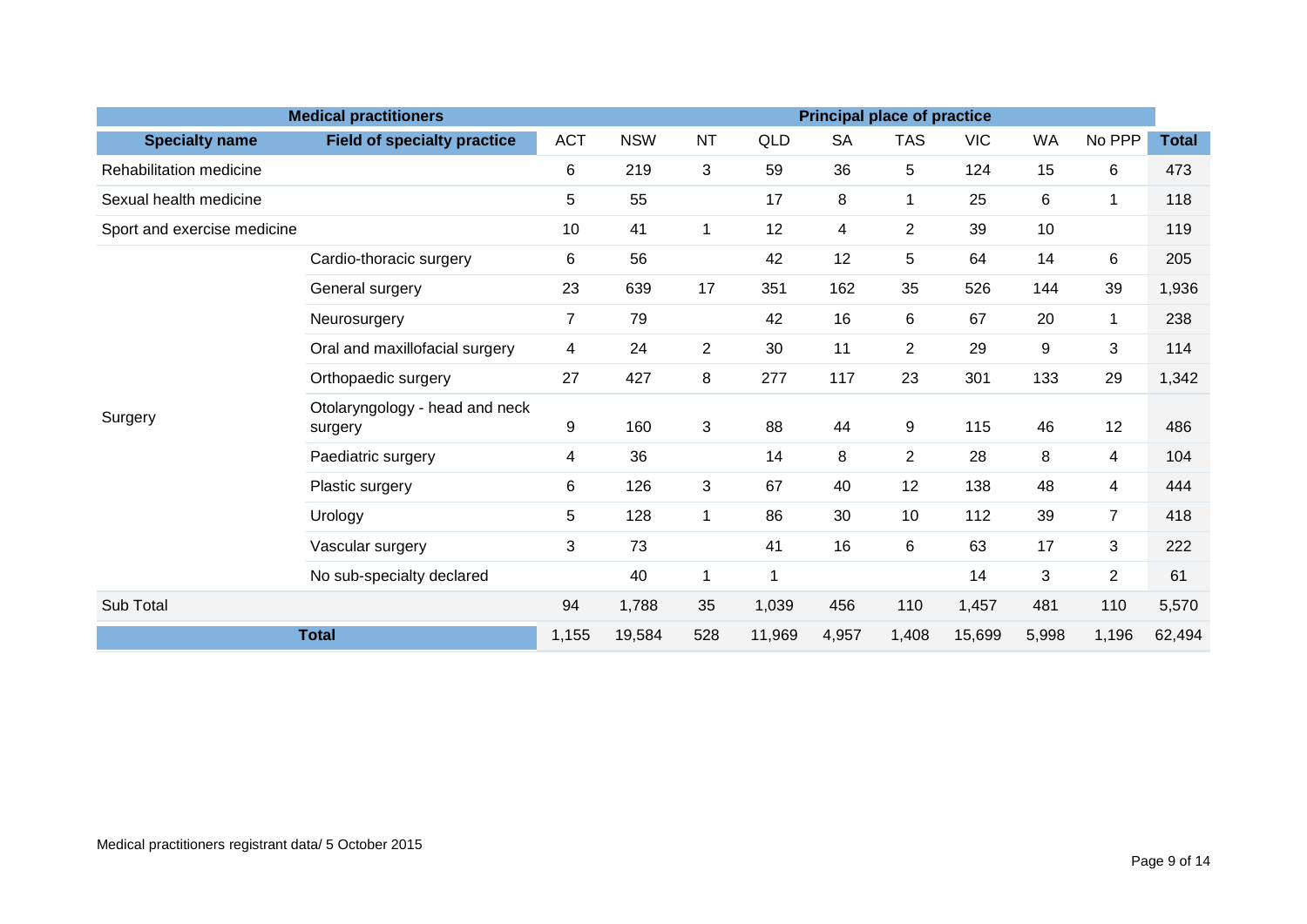## <span id="page-9-0"></span>**Medical practitioners – endorsements by state or territory**

| <b>Medical practitioners</b> |            |            |    |     |    | <b>Principal place of practice</b> |     |    |        |              |
|------------------------------|------------|------------|----|-----|----|------------------------------------|-----|----|--------|--------------|
| <b>Endorsement type</b>      | <b>ACT</b> | <b>NSW</b> | NT | QLD | SΑ | TAS                                | VIC | WA | No PPP | <b>Total</b> |
| Acupuncture                  |            | 103        |    |     | 28 |                                    | 232 | 33 |        | 488          |

## <span id="page-9-1"></span>**Medical practitioners – registration type by age group**

| <b>Medical</b><br>practitioners |         |                                           |                           |                                                          | <b>Registration type</b> |                |                |                    |              |
|---------------------------------|---------|-------------------------------------------|---------------------------|----------------------------------------------------------|--------------------------|----------------|----------------|--------------------|--------------|
| Age group                       | General | General<br>(Teaching<br>and<br>Assessing) | General and<br>Specialist | General<br>(Teaching and<br>Assessing) and<br>Specialist | Specialist               | Provisional    | Limited        | Non-<br>practising | <b>Total</b> |
| $U - 25$                        | 414     |                                           |                           |                                                          |                          | 1,051          | $\overline{2}$ |                    | 1,467        |
| $25 - 29$                       | 9,103   |                                           | 32                        |                                                          | $\overline{7}$           | 2,289          | 431            | 53                 | 11,915       |
| $30 - 34$                       | 10,438  |                                           | 1,553                     |                                                          | 283                      | 752            | 745            | 169                | 13,940       |
| $35 - 39$                       | 5,690   | 1                                         | 5,703                     |                                                          | 1,108                    | 345            | 936            | 220                | 14,003       |
| $40 - 44$                       | 2,926   | $\overline{2}$                            | 6,931                     | $\mathbf{1}$                                             | 1,803                    | 139            | 674            | 245                | 12,721       |
| $45 - 49$                       | 1,789   | $\overline{2}$                            | 6,628                     |                                                          | 1,826                    | 73             | 349            | 212                | 10,879       |
| $50 - 54$                       | 1,372   | 3                                         | 7,069                     |                                                          | 1,455                    | 23             | 156            | 248                | 10,326       |
| $55 - 59$                       | 1,045   | 5                                         | 6,969                     |                                                          | 950                      | 14             | 89             | 232                | 9,304        |
| $60 - 64$                       | 665     | 6                                         | 5,758                     | $\mathbf 1$                                              | 500                      | 8              | 51             | 216                | 7,205        |
| $65 - 69$                       | 441     | 4                                         | 4,359                     |                                                          | 261                      | $\overline{2}$ | 17             | 243                | 5,327        |
| $70 - 74$                       | 361     | 6                                         | 2,478                     |                                                          | 82                       | $\mathbf{1}$   | 4              | 279                | 3,211        |
| $75 - 79$                       | 266     | 4                                         | 1,110                     |                                                          | 26                       |                | 1              | 228                | 1,635        |
| $80+$                           | 257     | $\overline{7}$                            | 609                       |                                                          | 9                        |                |                | 318                | 1,200        |
| <b>Total</b>                    | 34,767  | 40                                        | 49,199                    | $\overline{2}$                                           | 8,310                    | 4,697          | 3,455          | 2,663              | 103,133      |

Medical practitioners registrant data/ 5 October 2015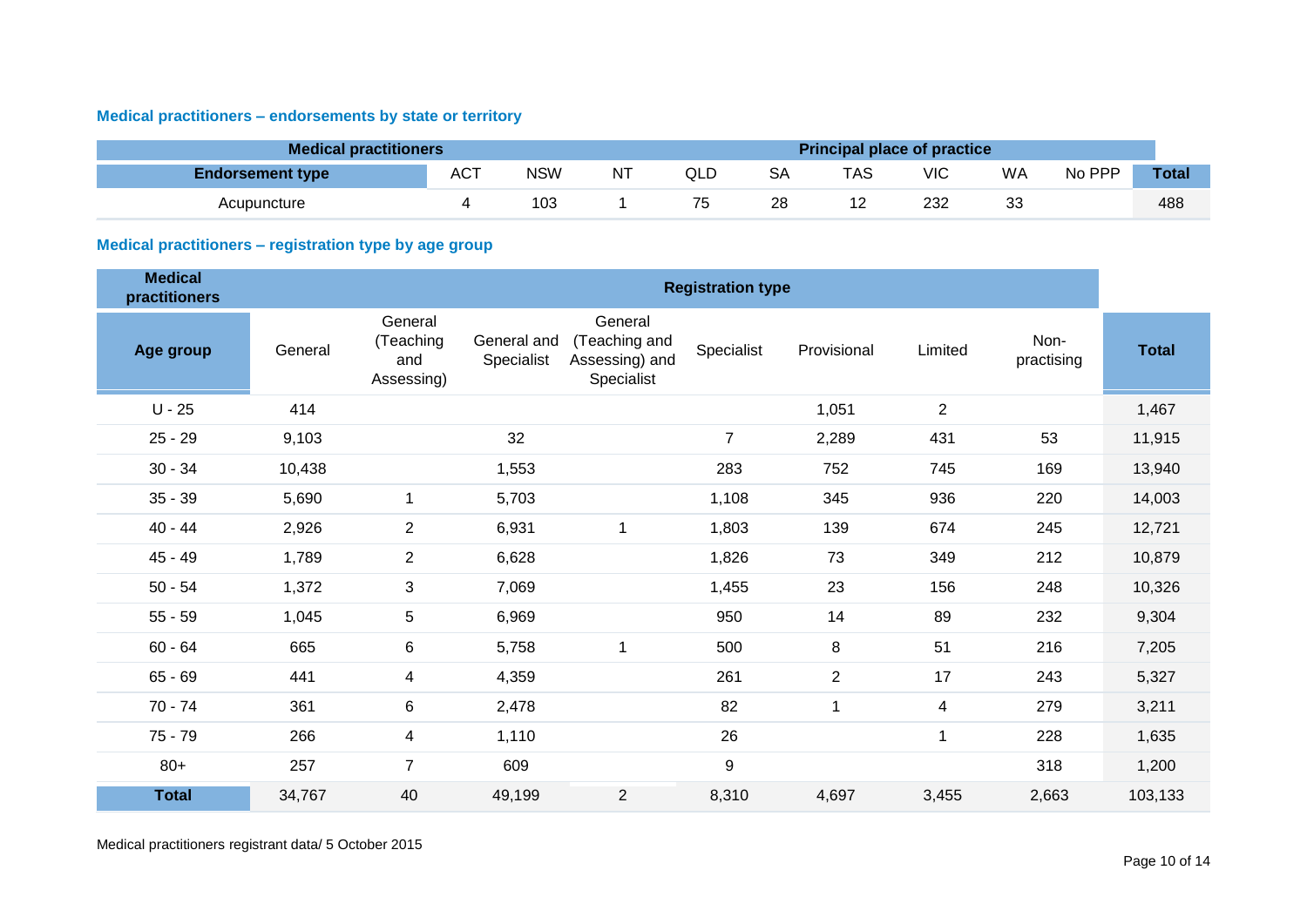| <b>Medical practitioners</b> |                                              | <b>Limited Registration</b> |                 |                      |                |
|------------------------------|----------------------------------------------|-----------------------------|-----------------|----------------------|----------------|
| Age group                    | Postgraduate training or supervised practice | Area of need                | Public interest | Teaching or research | <b>Total</b>   |
| $U - 25$                     |                                              |                             |                 |                      | $\overline{a}$ |
| $25 - 29$                    | 360                                          | 71                          |                 |                      | 431            |
| $30 - 34$                    | 496                                          | 245                         |                 | $\overline{4}$       | 745            |
| $35 - 39$                    | 647                                          | 282                         |                 | $\overline{7}$       | 936            |
| $40 - 44$                    | 388                                          | 278                         |                 | 8                    | 674            |
| $45 - 49$                    | 160                                          | 186                         | $\mathbf{1}$    | $\overline{2}$       | 349            |
| $50 - 54$                    | 60                                           | 94                          | 1               |                      | 156            |
| $55 - 59$                    | 33                                           | 53                          | $\overline{2}$  |                      | 89             |
| $60 - 64$                    | 14                                           | 34                          | $\overline{2}$  | 1                    | 51             |
| $65 - 69$                    | 3                                            | 13                          |                 |                      | 17             |
| $70 - 74$                    |                                              | $\overline{4}$              |                 |                      | 4              |
| $75 - 79$                    |                                              | 1                           |                 |                      | -1             |
| $80+$                        |                                              |                             |                 |                      |                |
| <b>Total</b>                 | 2,162                                        | 1,261                       | 6               | 26                   | 3,455          |

## <span id="page-10-0"></span>**Medical practitioners – limited registration by age group**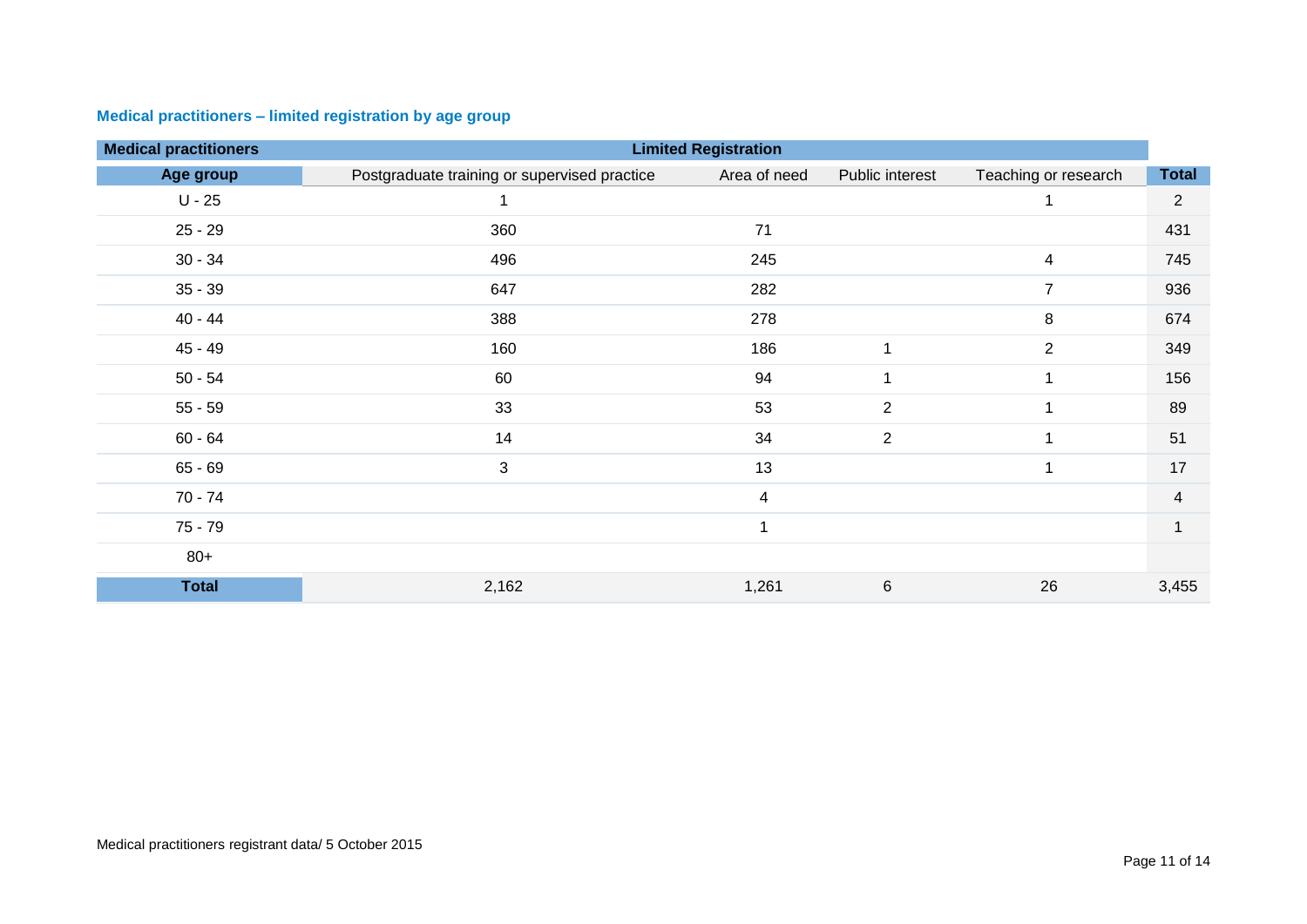

#### <span id="page-11-0"></span>**Medical practitioners – by age group**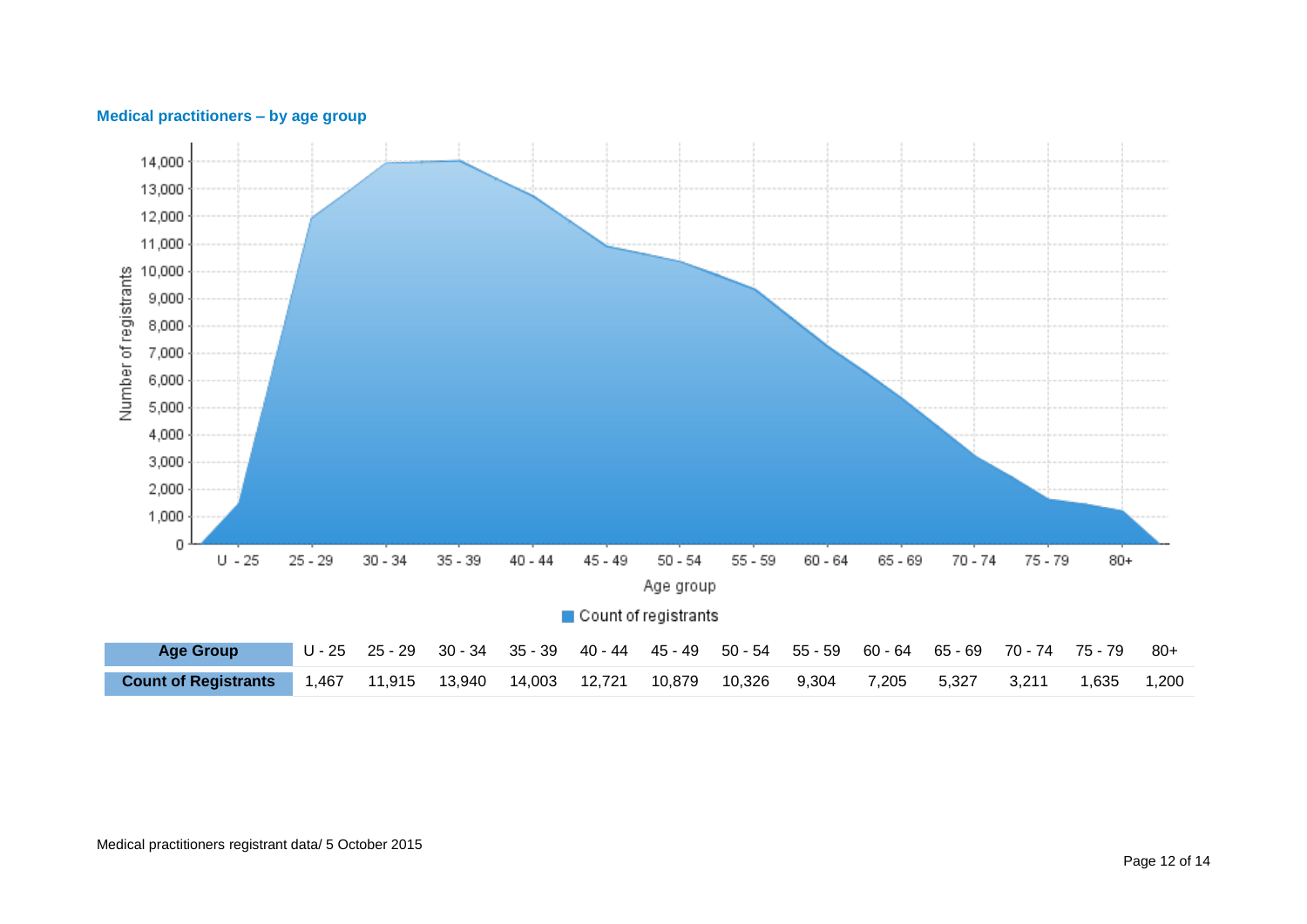|               | <b>Medical practitioners</b>                       |                                                 |                |                |                |                | <b>Principal place of practice</b> |            |            |                |             |              |
|---------------|----------------------------------------------------|-------------------------------------------------|----------------|----------------|----------------|----------------|------------------------------------|------------|------------|----------------|-------------|--------------|
| <b>Gender</b> | <b>Registration type</b>                           | <b>Registration sub type</b>                    | <b>ACT</b>     | <b>NSW</b>     | <b>NT</b>      | QLD            | <b>SA</b>                          | <b>TAS</b> | <b>VIC</b> | <b>WA</b>      | No PPP      | <b>Total</b> |
|               | General                                            |                                                 | 393            | 5,571          | 270            | 3,349          | 1,282                              | 337        | 4,268      | 1,830          | 323         | 17,623       |
|               | General (Teaching and<br>Assessing)                |                                                 | 1              | $\overline{7}$ |                | $\overline{2}$ | -1                                 |            | 3          | $\overline{2}$ |             | 16           |
|               | General (Teaching and<br>Assessing) and Specialist |                                                 |                | 1              |                |                |                                    |            |            |                |             | $\mathbf{1}$ |
|               | <b>General and Specialist</b>                      |                                                 | 345            | 5,507          | 172            | 3,032          | 1,293                              | 394        | 4,479      | 1,444          | 204         | 16,870       |
|               | Specialist                                         |                                                 | 53             | 660            | 35             | 663            | 170                                | 68         | 555        | 409            | 124         | 2,737        |
| Female        | Provisional                                        |                                                 | 66             | 727            | 41             | 553            | 167                                | 56         | 570        | 298            | 16          | 2,494        |
|               |                                                    | Postgraduate training or<br>supervised practice | 15             | 328            | 5              | 134            | 70                                 | 23         | 225        | 64             | $\,6$       | 870          |
|               | Limited                                            | Area of need                                    | $\overline{7}$ | 42             | 19             | 93             | 36                                 | 18         | 159        | 136            | $\mathbf 1$ | 511          |
|               |                                                    | Public interest                                 |                |                |                |                |                                    |            |            |                |             |              |
|               |                                                    | Teaching or research                            |                | 4              |                |                | 3                                  |            | 3          | 3              |             | 13           |
|               | Non-practising                                     |                                                 | 9              | 274            | $\overline{2}$ | 97             | 42                                 | 22         | 195        | 89             | 325         | 1,055        |
| Sub Total     |                                                    |                                                 | 889            | 13,121         | 544            | 7,923          | 3,064                              | 918        | 10,457     | 4,275          | 999         | 42,190       |
|               | General                                            |                                                 | 337            | 5,538          | 203            | 3,604          | 1,194                              | 299        | 3,855      | 1,660          | 454         | 17,144       |
|               | General (Teaching and<br>Assessing)                |                                                 |                | 5              |                | 8              | 4                                  |            | 5          | $\overline{2}$ |             | 24           |
| Male          | General (Teaching and<br>Assessing) and Specialist |                                                 |                |                |                |                |                                    |            | 1          |                |             | 1            |
|               | <b>General and Specialist</b>                      |                                                 | 545            | 10,697         | 203            | 5,956          | 2,649                              | 704        | 8,237      | 2,858          | 480         | 32,329       |
|               | Specialist                                         |                                                 | 99             | 1,231          | 79             | 1,394          | 376                                | 143        | 1,110      | 834            | 307         | 5,573        |
|               | Provisional                                        |                                                 | 46             | 633            | 22             | 561            | 165                                | 49         | 491        | 218            | 18          | 2,203        |

## <span id="page-12-0"></span>**Medical practitioners – gender by state and territory by registration type and sub type**

Medical practitioners registrant data/ 5 October 2015